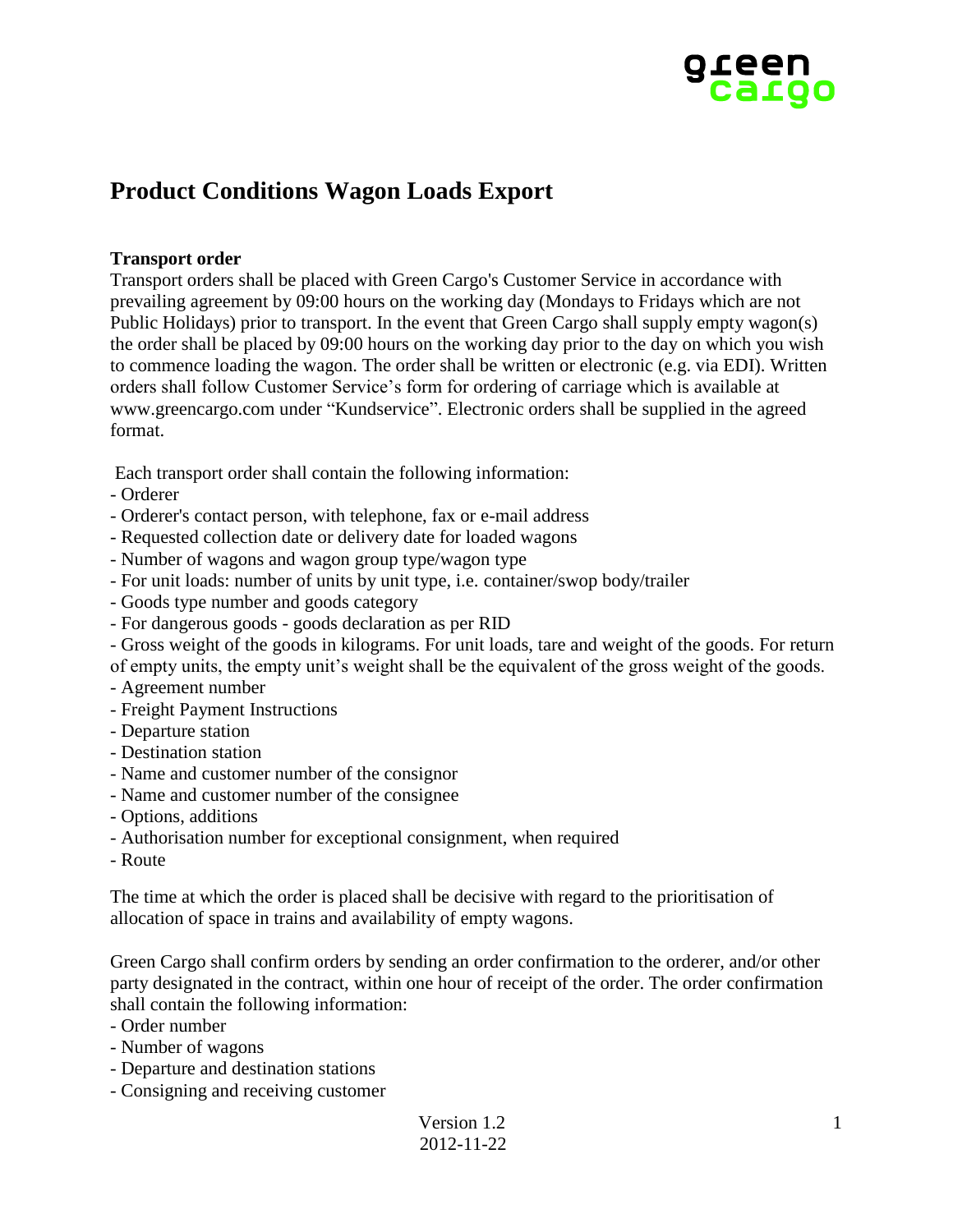

- Estimated date and time at which the empty wagon will be available
- Date and time when the wagon shall be ready for collection from the consignor
- Date and time by which transport documents shall have been made available to Green Cargo

#### **Transport Documents**

Transport documents shall be made available to Green Cargo at the latest by the time stipulated in the order confirmation. Transport documents shall contain details as per the transport order, plus wagon ID and weight. Transport documents shall be supplied in writing or electronically (e.g. via EDI). Transport documents in writing shall be in accordance with CIM consignment note or underlying consignment note data in the form available at www.greencargo.com under "Kundservice". Electronic consignment notes shall be supplied in the agreed format.

Transports **from Sweden to Norway** require transit documentation and export declaration. Valid supporting documentation shall be made available to Green Cargo's Customs Department not later than 14:00 hours on the day on which it is planned that the wagon carrying the goods should leave Sweden unless other agreements have been concluded. A copy of the export invoice is regarded as supporting documentation for the transit document and export declaration. Customers which issue their own export declaration shall provide an export invoice and copy of the export declaration as well as the Customs reference number. In the event that Green Cargo carries out the export declaration the customer shall provide an export invoice as supporting documentation.

Transports **from Norway to continental Europe** require transit documents. Valid supporting documentation shall be made available to Green Cargo's Customs Department not later than 14:00 hours on the day on which it is planned that the wagon carrying the goods shall leave Sweden unless other agreements have been concluded. A copy of the export invoice is regarded as supporting documentation for the transit document.

Green Cargo's Customs Department will invoice the customer for services rendered according to the prevailing prices. Lack of or defects in supporting documentation will result in the transport not being carried out as planned.

#### **The scope of the transport**

Green Cargo undertakes to carry out on behalf of the Customer the transport of one or more railway wagons from a consignor to a consignee. The charge for this service includes transport between the departure and destination points specified in the Price and Product Annexe and, unless otherwise specified in the Production Annexe, one shunting of a wagon from respectively to the departure respectively the destination track or siding.

In the event of changes in Green Cargo's production network which effect the Customer e.g. reduction of frequency of traffic or discontinuation of traffic to a specific destination, Green Cargo shall inform the Customer of the change, in writing, not less than a month before the change is executed.

#### **Disposition of wagon(s) for loading and unloading**

The following shall apply for wagons supplied by Green Cargo:

| Version 1.2 |  |
|-------------|--|
| 2012-11-22  |  |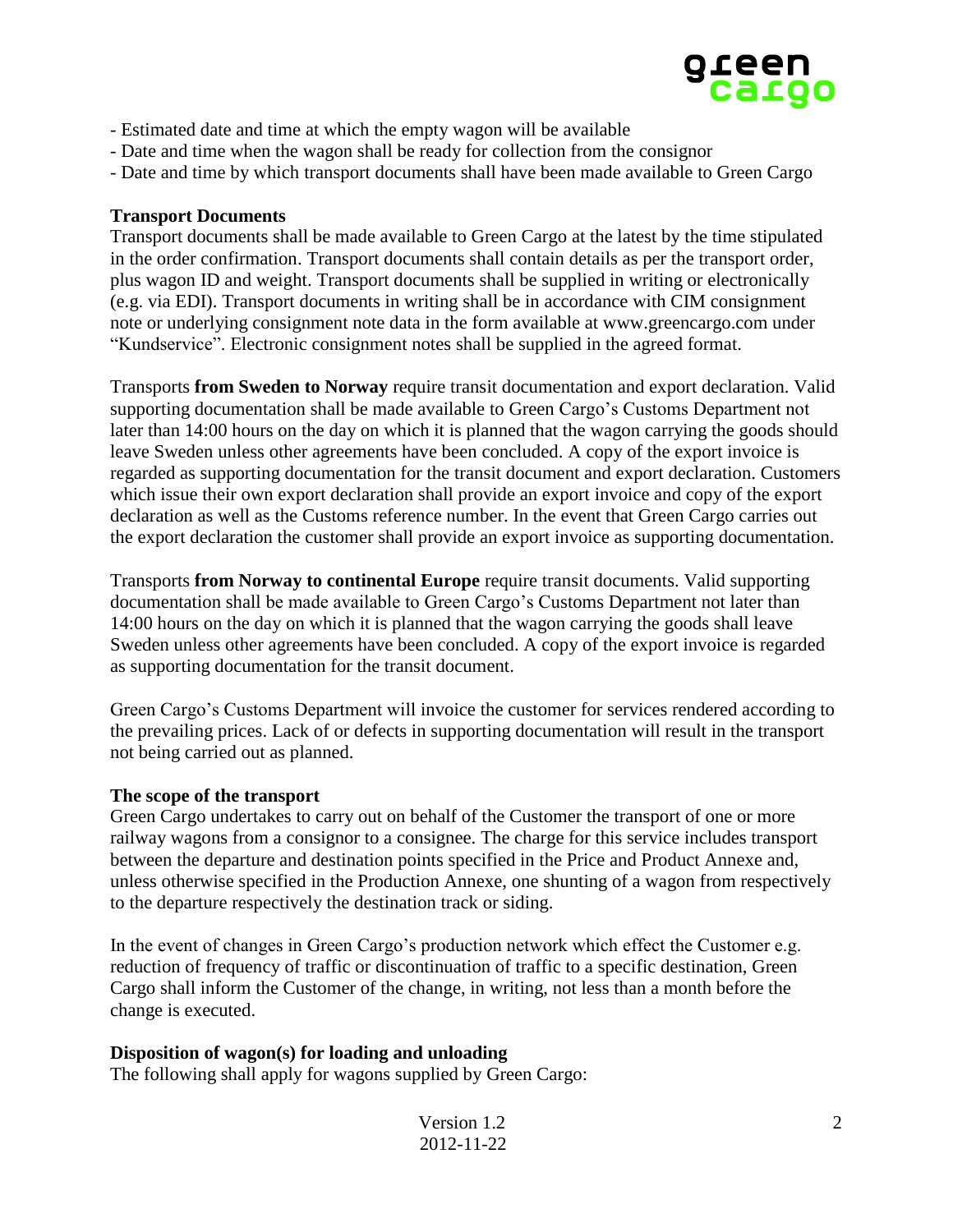

The consignor is allowed a loading time of 8 hours. Time shall be counted during the period 07:00-17:00 hours on working days from the moment the wagon is put at the disposal of the consignor. For further information see Green Cargo General Terms and Conditions for Carriage of Goods by Rail which can be found at www.greencargo.com under Customer Support. The consignee is allowed an unloading time as per the prevailing regulations of the assigned supplier. Should the Customer need further disposition time this can be offered as an additional service.

In the case of wagons provided by Green Cargo the Customer shall, when the wagon has been unloaded, issue a report in accordance with the assigned supplier's conditions valid at that time.

The disposition time and unloading notification for wagon(s) supplied by a wagon keeper other than Green Cargo will be in accordance with the Customer's agreement with the respective wagon keeper.

# **Cancellation and changes to Transport Order**

Cancellation of or changes to transport orders shall be submitted to Green Cargo Customer Service. Cancellation of confirmed orders later than 10:00 hours on the working day prior to the transport day or the day on which the empty wagon is made available will be liable to charges as specified in the document "Tilläggsavgifter i godstransport på järnväg" (Surcharges at freight by rail) which is available at www.greencargo.com under "Kundservice".

#### **Loading Instructions**

To ensure operational safety, at the same time creating good conditions for a high quality of transport, the consignor shall be responsible for the loading and securing of goods according to currently valid legislation, ordinances and loading regulations. Loading Regulations are available at www.greencargo.com under "Kundservice". Further advice with regard to loading may be obtained from the Green Cargo Customer Service or the sales person responsible for the Agreement. Green Cargo undertakes to inform the Customer in writing about any changes to the Loading Regulations during the contract period.

#### **Sealing**

Should a wagon arrive at the Swedish frontier with destination to or transit through a non-EU country, Green Cargo will not be able to further forward the wagon if it is not sealed.

An unsealed wagon will imply for the Customer delay of the transport and for Green Cargo additional sorting and sealing of the wagon, as well as supplementary freight documentation. Green Cargo will subsequently invoice any additional costs incurred and possible wagon standstill costs.

# **Notification**

Green Cargo will notify, unless the Customer has in writing declined notification, the estimated time at which empty wagons will be made available. The notification will be sent to the person designated in the Production Annexe as the notification recipient. Notification to additional recipients can be offered as an additional service.

#### **Discrepancy reports**

| Version 1.2 |  |  |
|-------------|--|--|
| 2012-11-22  |  |  |

3